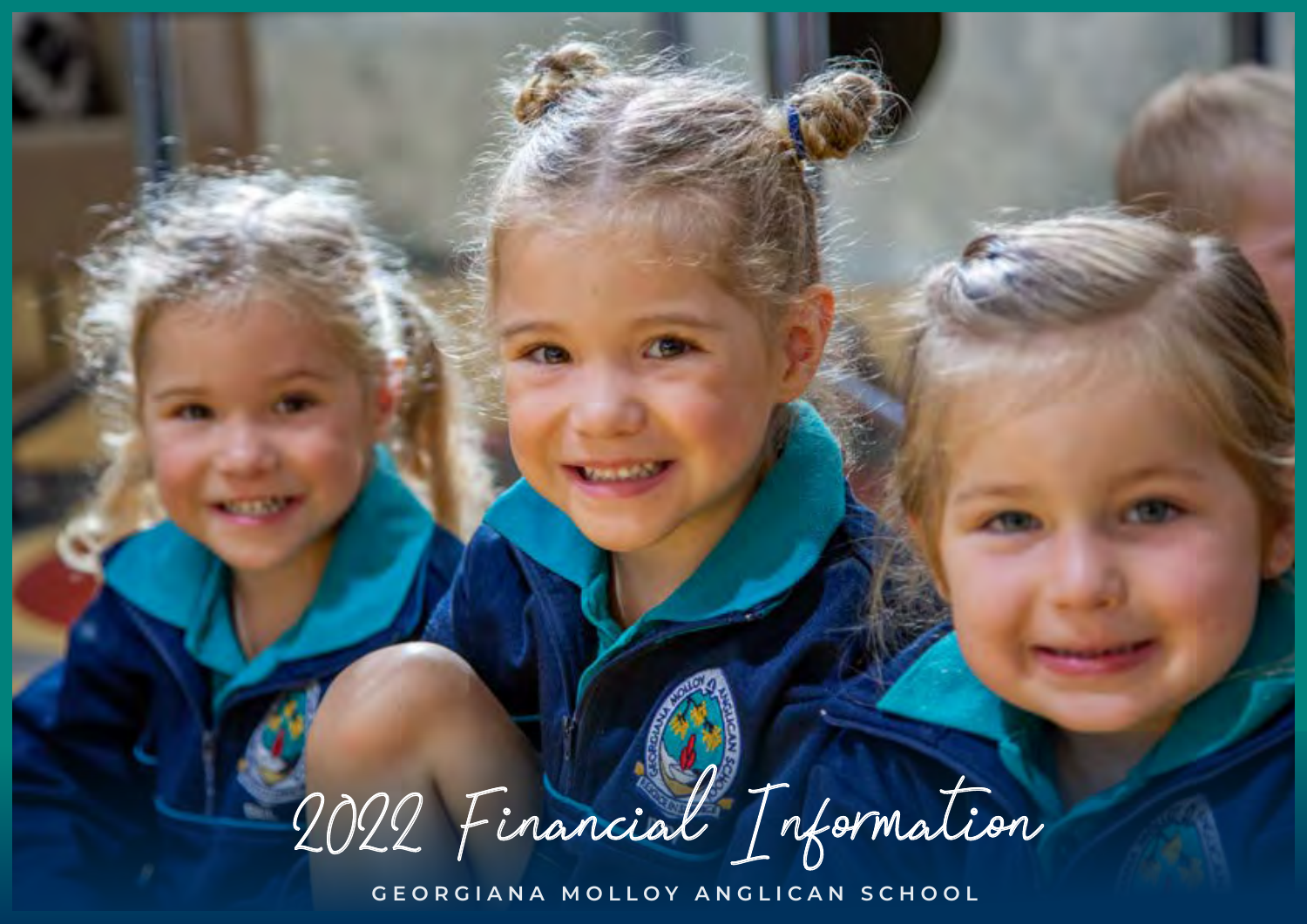

Financial Information

#### **SCHOOL FEES BY YEAR LEVEL**

| YEAR             | <b>ANNUAL TUITION</b> | <b>RESOURCE LEVY</b> | CAMPS | <b>SUBTOTAL</b><br>(excluding additional charges) |
|------------------|-----------------------|----------------------|-------|---------------------------------------------------|
| LG(1 day)        | \$1,795               | \$0                  | \$0   | \$1,795                                           |
| LG (2 days)      | \$3,590               | \$0                  | \$0   | \$3,590                                           |
| Kindy (2.5 days) | \$1,500               | \$185                | \$25  | \$1,710                                           |
| Kindy (4 days)   | \$2,970               | \$185                | \$25  | \$3,180                                           |
| Pre-Primary      | \$2,595               | \$285                | \$25  | \$2,905                                           |
| Year 1           | \$2,595               | \$285                | \$35  | \$2,915                                           |
| Year 2           | \$2,595               | \$285                | \$40  | \$2,920                                           |
| Year 3           | \$3,455               | \$225                | \$150 | \$3,830                                           |
| Year 4           | \$3,455               | \$225                | \$190 | \$3,870                                           |
| Year 5           | \$3,455               | \$225                | \$290 | \$3,970                                           |
| Year 6           | \$3,455               | \$225                | \$320 | \$4,000                                           |
| Year 7           | \$4,975               | \$370                | \$400 | \$5,745                                           |
| Year 8           | \$4,975               | \$370                | \$400 | \$5,745                                           |
| Year 9           | \$4,975               | \$370                | \$500 | \$5,845                                           |
| Year 10          | \$5,605               | \$410                | \$450 | \$6,465                                           |
| Year 11          | \$5,605               | \$410                | \$400 | \$6,415                                           |
| Year 12          | \$5,605               | \$410                | \$400 | \$6,415                                           |

#### **TUITION FEES**

Tuition fees are billed in one annual invoice which is sent to families in early-February 2022. Payment is required by

Monday 21 February 2022 unless an alternative payment arrangement is made. Tuition fees do not include the cost of textbooks, stationery, uniforms, co-curricular activities or instrumental music lessons.

# **RESOURCE LEV IES**

Resource levies cover the cost of student resources, excursions, elective subjects (with the exception of Physical Education and Outdoor Education), photocopying and general consumable resources whilst learning.

# **2022**

#### **PAYMENT DATES**

| <b>SCHEDULE</b> | <b>FEES PAYABLE DATE</b>  |  |  |
|-----------------|---------------------------|--|--|
| Annual          | Monday 21 February 2022   |  |  |
| Monthly         | 16th of the month         |  |  |
| Fortnightly     | Fortnightly on a Thursday |  |  |
| Weekly          | Weekly on a Friday        |  |  |
| Termly          | 9/5/2022<br>21/2/2022     |  |  |
| (4 Payments)    | 24/10/2022<br>8/8/2022    |  |  |

# **HOW TO PAY**

School fees may be paid by the following methods:

Direct Debit/Credit Card Arrangements: as per payment dates above

EFT bank transfer: Fees can be paid electronically to the following account: BSB: 706001, Account: 300003692 using the account code as the reference.

BPAY: Fees can be paid by BPAY. Reference codes can be found on the annual statement.

EFTPOS: Fees can be paid via credit/debit card at the School Office or by telephone.

Cash: GMAS Cafe has moved to a cashless system in 2021.

**GMAS fees will be moving to a cashless system in 2022.** 

Cheque: Cheques can be made payable to Georgiana Molloy Anglican School and can be received by post or via the School Office in person.

The School's preferred method of payment is by Direct Debit. The annual school fee statement will display instalment options for payment.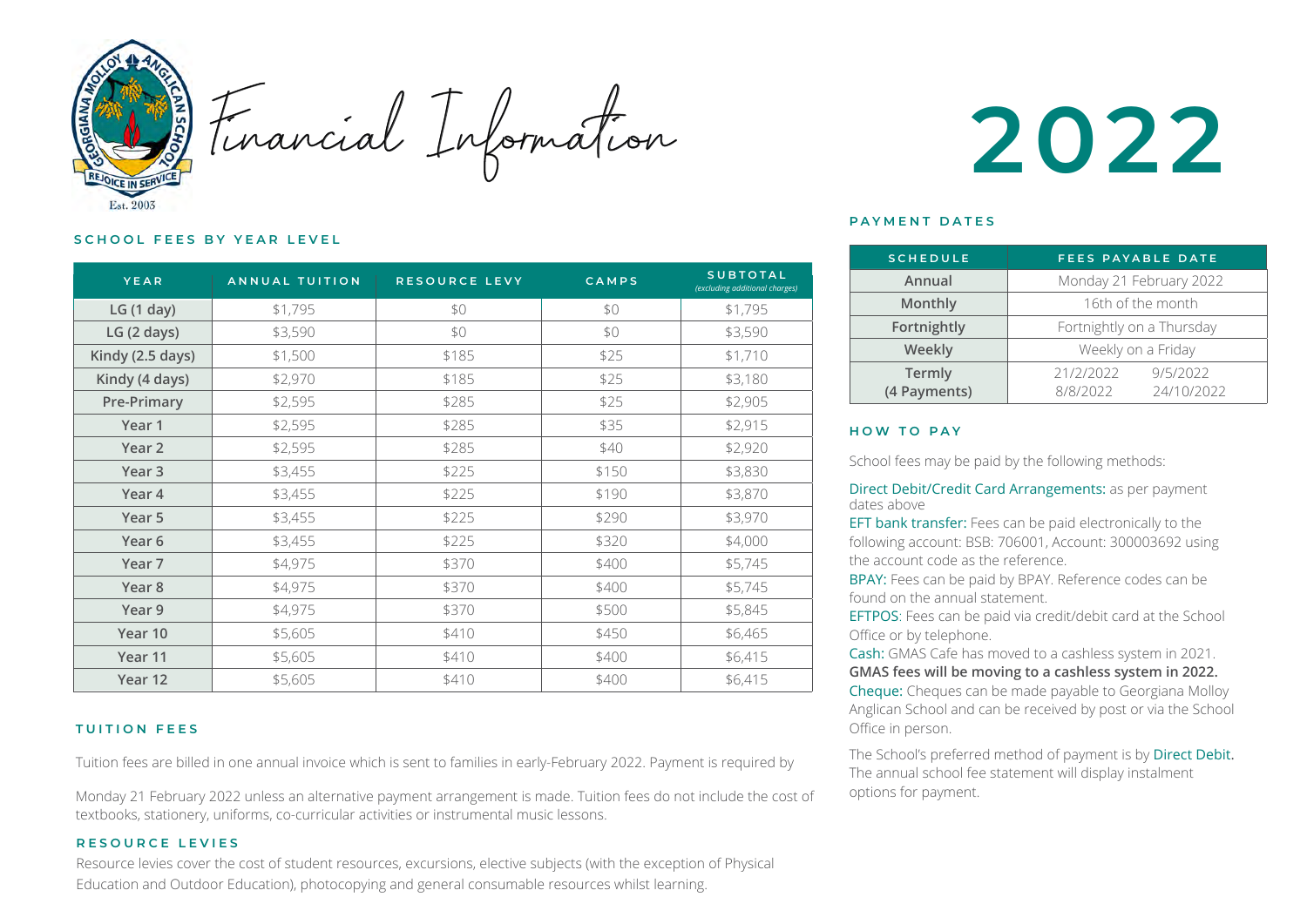# **ADDITIONAL CHARGES**

There are a number of additional charges that families should take into account. These will be detailed on each family's annual statement.

| <b>BEING FOR</b>            |                                                                                                                                                                                                                                                                          | YEAR LEVELS                                                                                                                                    | <b>COST</b>     |        |
|-----------------------------|--------------------------------------------------------------------------------------------------------------------------------------------------------------------------------------------------------------------------------------------------------------------------|------------------------------------------------------------------------------------------------------------------------------------------------|-----------------|--------|
| <b>School Building Levy</b> | All families are required to contribute to the School Building Fund. The levy allows for the continued upgrade,<br>maintenance and improvement of the school buildings and facilities. The contributions are non-refundable and cannot<br>be claimed as a tax deduction. |                                                                                                                                                | Per family      | \$260  |
| Subscriptions               | Mathletics                                                                                                                                                                                                                                                               | A compulsory levy for the use of Mathletics at home and in the classroom.                                                                      | Year 1 - Year 6 | \$37   |
|                             | Mathspace                                                                                                                                                                                                                                                                | A compulsory levy for the use of Mathspace at home and in the classroom. (Year 11 and 12 students<br>are only billed if studying Mathematics). | Years 7 - 12    | \$20   |
|                             | Cosmos Science                                                                                                                                                                                                                                                           | A compulsory levy for the use of Cosmos at home and in the classroom.                                                                          | Years 7 - 10    | \$31   |
| E-books Levy                | To reduce the cost to parents in purchasing text books from the book list, GMAS provides students with access to a<br>collection of E-books for English, Mathematics, Science and HASS. The levy covers licensing.                                                       | Years 7 - 10                                                                                                                                   | \$125           |        |
| <b>ICT Levy</b>             | The ICT Levy supplements the Apple 1: 1 technology program which provides every Secondary School student with their<br>own laptop computer in a wireless environment.                                                                                                    | Years 7 - 12                                                                                                                                   | \$530.00        |        |
| <b>Elective Subjects</b>    | As of 2021 subject levies have been removed, with the exception of Outdoor Education, Physical Education and Early<br>Childhood Certificate.                                                                                                                             | Years 9 - 12                                                                                                                                   | Varies          |        |
| <b>Excursions</b>           | As of 2021, excursions are covered by the Resource Levy, with the exception of Government compulsory swimming<br>lessons (Primary) and optional programs which will be charged separately e.g. Talented Young Writers program or the<br>Yalambi Training Day.            |                                                                                                                                                | All years       | Varies |
| Yearbook                    | All families receive a copy of the School's Yearbook 'The Settler'.                                                                                                                                                                                                      |                                                                                                                                                | Per family      | \$39   |
| <b>Bus Service</b>          | Fees for the Boyanup, Dalyellup, Bunbury and Fisherman's Road bus per term.                                                                                                                                                                                              |                                                                                                                                                | Per child       | \$110  |

#### **APPLICATION & ENROLMENT FEES**

A one-off application fee of \$75 incl. GST is payable in order to apply for enrolment. The fee is non refundable and is designed to cover administration costs associated with enrolments. Please note that the payment of this fee does not guarantee enrolment. Confirmation of enrolment is dependent upon a school interview and payment of a one-off enrolment fee which is a contribution towards existing buildings and educational facilities. Payment of the enrolment fee secures your child's place at GMAS and cannot be offset against tuition fees. The enrolment fee is payable at the time a confirmed place is offered. The fee consists of \$750 for the first child, \$150 for the second child and \$100 for the third child, to a maxiumum of \$1,000 per family. The fee is non-refundable and is not credited to school fee accounts.

### **CAMPS (IGNITE PROGRAM)**

GMAS is committed to providing students with an exceptional outdoor education experience, including through our camp program (Ignite Program) which runs across Kindy - Year 12. Year Group camps are a compulsory component of the school's overall program. Camps are held in Term 1. As camps are funded on student numbers, no refunds will be given.

# **SCHOOL BUILDING FUND**

Separate to the compulsory school building levy, the school operates a building fund for voluntary contributions over and above the levy paid by all families. Any donations made are likely to be tax deductible, however we encourage you to seek your own advice. The fund raises money for future building programs designed to enhance the student experience at GMAS.